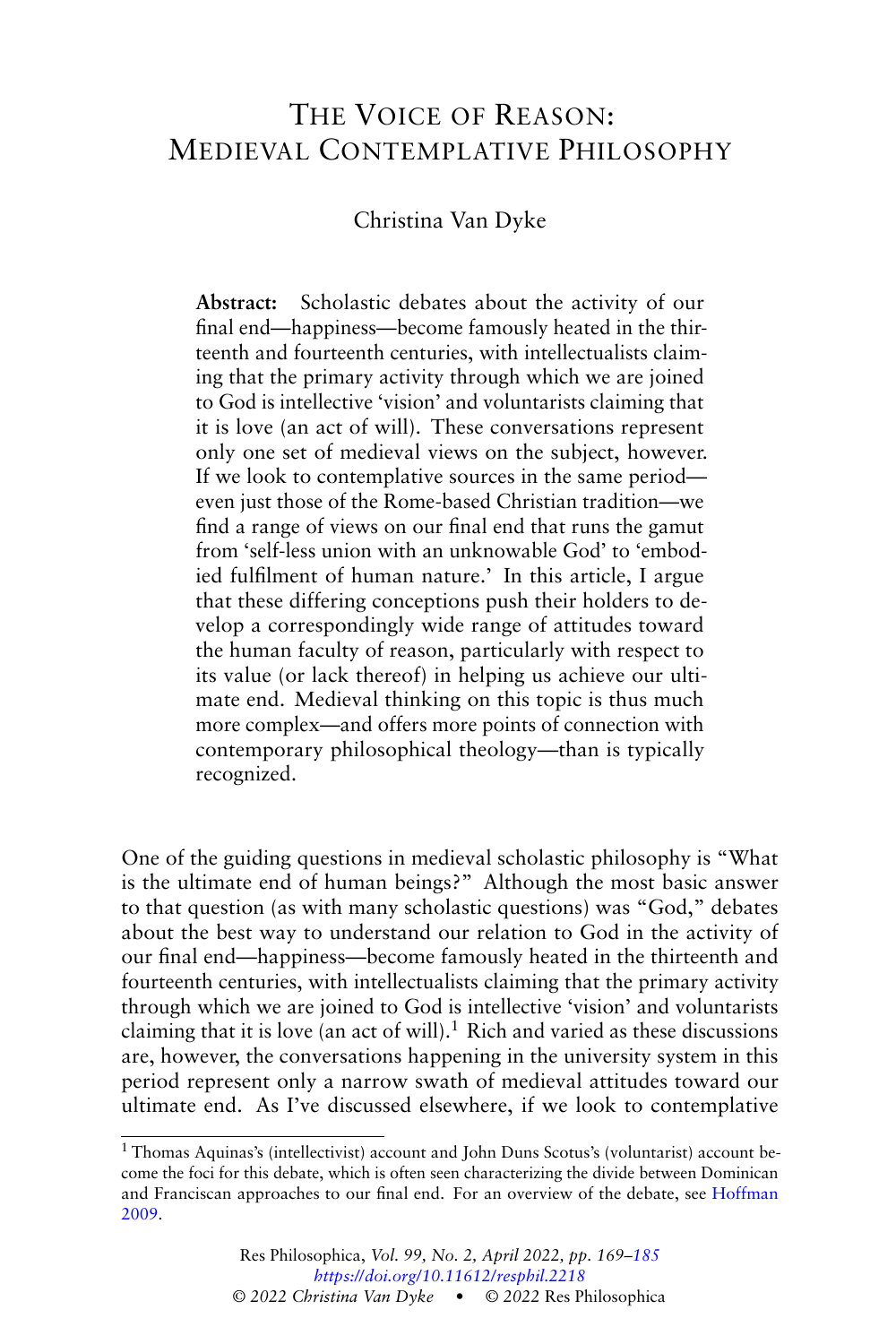as well as scholastic sources—even just within the Rome-based Christian contemplative tradition of late twelfth through early fifteenth centuries—we find a range of views about our final end that run the gamut from 'self-less union with an unknowable God' to 'embodied fulfilment of human nature via the God who became incarnate.<sup>2</sup> In this article, I argue that these differing conceptions push their holders to develop a correspondingly wide range of attitudes toward the human faculty of reason, particularly with respect to its value (or lack thereof) in helping us achieve our ultimate end.<sup>3</sup> Medieval thinking about reason's relation to religion and theology is thus much more complex—and offers more points of connection with the variety of views found in contemporary philosophical theology—than is typically recognized.

In Section 1, I lay out the shared scholastic and contemplative understanding of the set of human rational faculties, which stresses the discursive and dialectical nature of reason. In [Section 2,](#page-3-0) I turn to the contemplative tradition that cautions against relying on reason to reach our final end, on the grounds that our final end consists in annihilating our individuality in order to merge fully with God. Marguerite Porete, Meister Eckhart, and the *Cloud of Unknowing*, for instance, argue that although we need reason to help us get on track, once we're on the right path, continued reliance on reason impedes rather than aids our progress toward self-abnegation. In [Section 3,](#page-8-0) I look to contemplative views that portray our ultimate end in terms of self-fulfillment rather than loss of self. These views tend to offer a more positive assessment of reason, emphasizing its usefulness in guiding us toward our ultimate end, increasing and deepening love, grounding faith, and even linking us with God. In addition to the general understanding of human beings as created in God's image, contemplatives such as Richard of St. Victor, Hadewijch, Catherine of Siena, and Julian of Norwich argue that because in the Incarnation Christ became fully human as well as fully divine, our rational capacities connect us directly to God's divinity as well as Christ's humanity. In this strand of the medieval Christian contemplative tradition, reason functions as an essential aid for attaining our ultimate end, whether that end is understood as intellective contemplation or volitional fulfilment via love.

## **1 What Is Reason?**

No overview can hope to do justice to the complex space that reason (*ratio, resoun, raison,* etc.) occupies in medieval epistemology, metaphysics, philosophy of mind, moral psychology, logic, and ethics. Indeed, because reason plays so many roles in so many sorts of conversations, it would be

<sup>2</sup> See [Van Dyke](#page-16-0) [2019.](#page-16-0)

<sup>3</sup> Similar expansions could—and should—be made with respect to Jewish, Islamic, and Greek contemplative texts. For some sources on this topic in these traditions, see [Verman](#page-16-0) [1992;](#page-16-0) [Tannenbaum](#page-16-0) [2002;](#page-16-0) [Lazikani](#page-15-0) [2021;](#page-15-0) [Rigeon](#page-15-0) [2014;](#page-15-0) [Frank](#page-15-0) [2005;](#page-15-0) [Strezova](#page-16-0) [2014.](#page-16-0)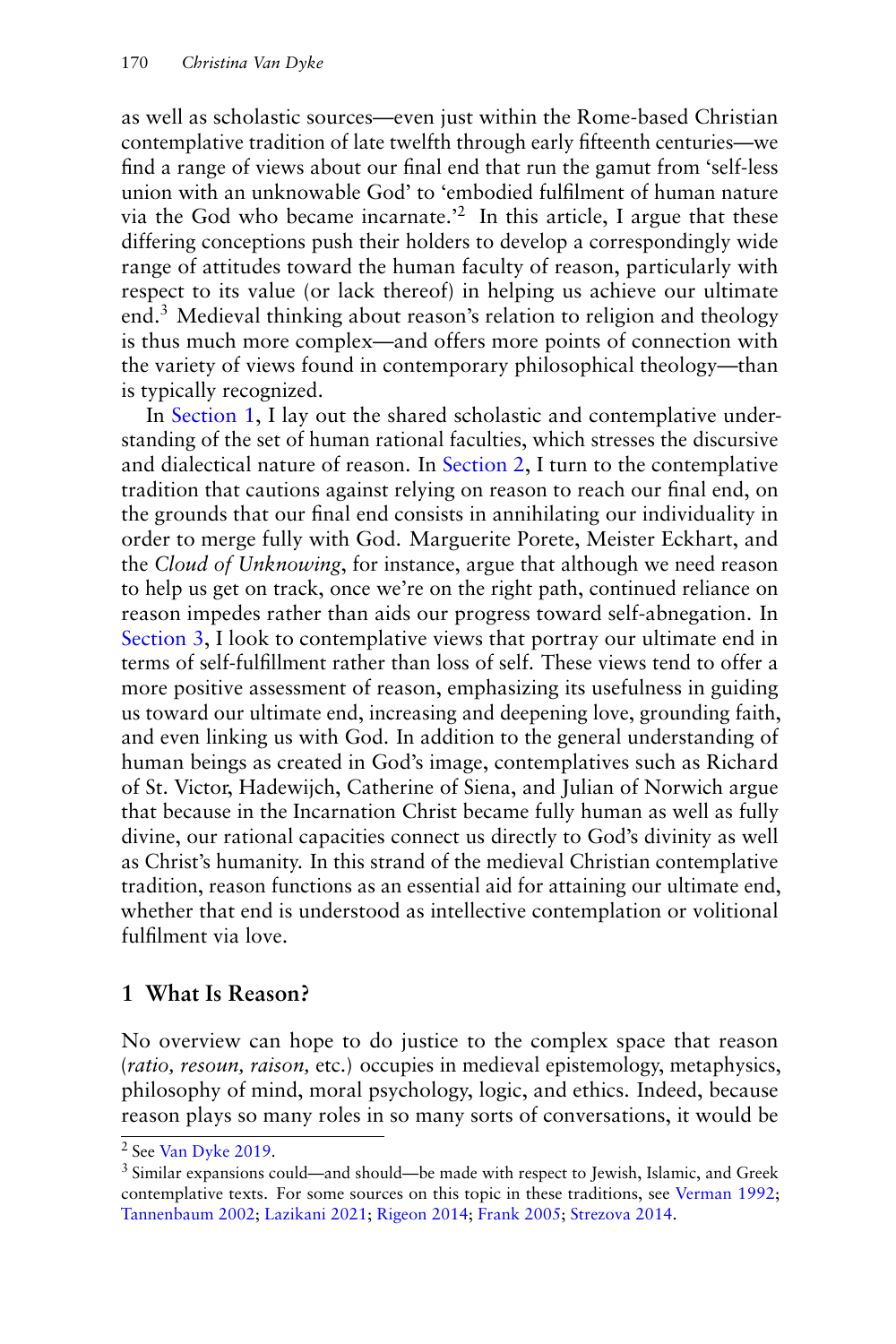a mistake to try to pin the concept down too narrowly here. At the same time, there is a general understanding of what human faculty of reason is and how it works that proves common to scholastic and contemplative, ecclesiastical and lay discussions, and it is this understanding of reason as inherently discursive and dialectical that I want to highlight in this section.

First and foremost, reason is understood in the Middle Ages as one of the chief powers among the 'rational capacities'—capacities that were viewed as setting the human being apart from other animals. Medieval discussions followed their ancient predecessors in using hierarchically ordered sets of capacities to divide living beings into three basic categories: vegetative, sensory, and rational. So, for instance, plants can take in nutrition, grow, and reproduce, while animals are able to do all these things and also perceive, desire, and move toward and away from things in the world around them. Plants were thus described as having 'vegetative' or 'nutritive' capacities, while animals were described as having both vegetative and 'sensory' or 'sensitive' capacities. Human beings possess vegetative and sensory capacities. They also possess the ability to make second-order judgments about those perceptions, desires, and movements; to engage in reasoning and argumentation; and to desire and choose things under abstract labels such as 'the good' and 'the true.' These higher powers were labeled 'rational' capacities and divided into two categories according to how closely related they were to material and sensory concerns: imagination and 'sense memory' were seen as dependent on matter (because they require sensory input to function), while reason, intellect, will, understanding, and 'intellective memory' were seen as transcending matter (because they deal first and foremost with universals rather than particulars).

Medieval authors sometimes use 'reason' to refer generally to the entire set of intellectual or rational capacities (as when angels are described as rational, although they don't reason discursively), but it is reason as a particular power among the set of rational capacities that will be the focus of this paper. In this more narrow sense, reason is the power to deliberate between options, make judgments, construct arguments, and arrive at knowledge of both concrete and abstract truths. Reason is a discursive and dialectical power, meaning that reason's investigations proceed in stages, moving from one premise to another in the process of arriving at conclusions (as opposed to grasping a priori truths in their essence or grasping arguments in on glance, which is the work of understanding). In contrast to the will—an appetite for the good as such—reason is a 'logical' faculty in the Greek sense of *logos*; it is intrinsically linked with human linguistic and argumentative abilities.

It is this discursive and dialectical nature that makes reason a popular subject both in scholastic discussions and in medieval literature with a contemplative or moralistic bent—particularly texts written in dialectical or dialogic form. Following on the literary and philosophical precedent set by Augustine's *Soliloquies* (which features a dialogue between Augustine and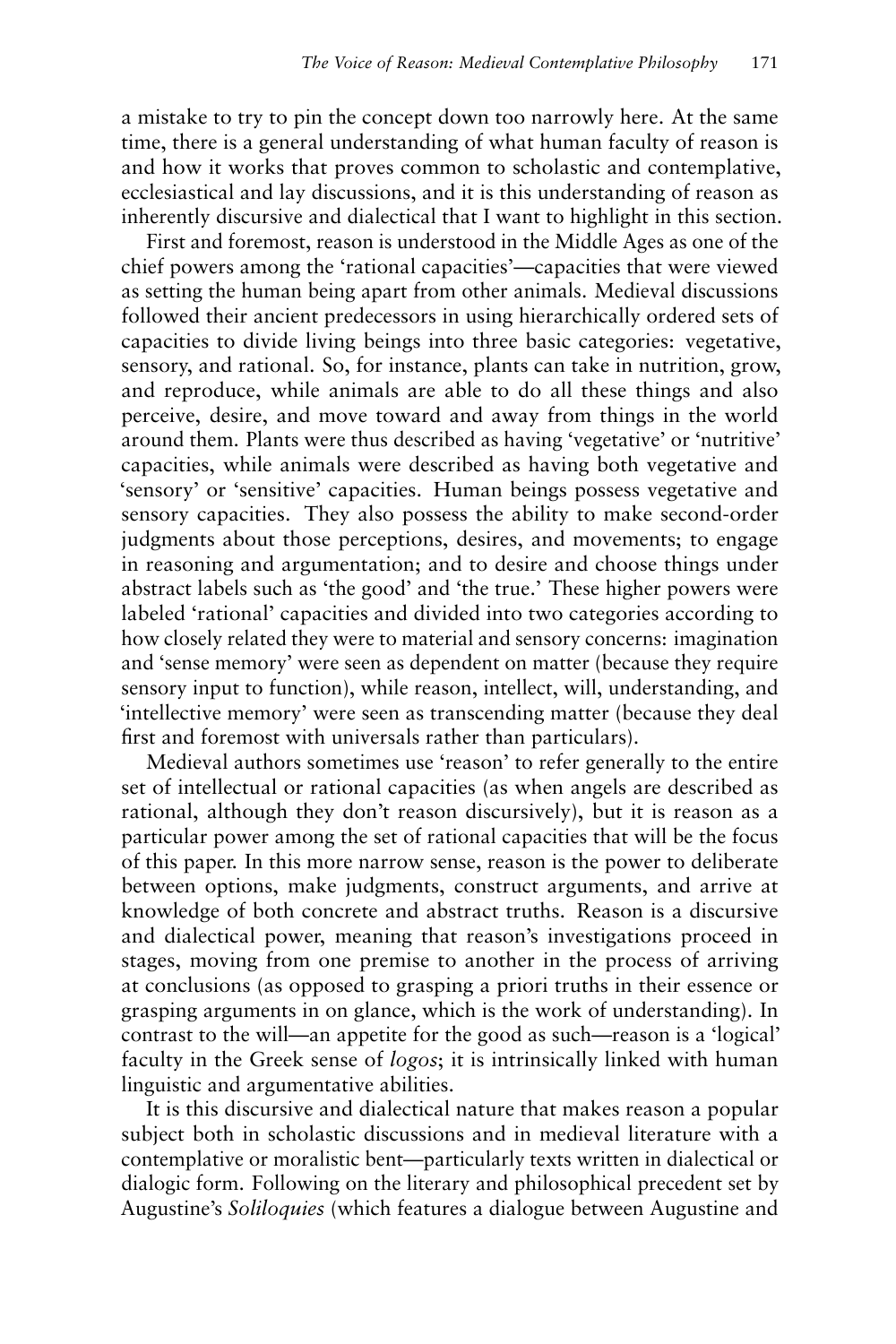<span id="page-3-0"></span>Reason) and Boethius's *Consolation of Philosophy* (in which Philosophy appears to Boethius in his prison cell to encourage him to think more rationally about his fate), Reason is frequently personified in medieval literature as a conversational foil for a protagonist grappling with moral and/or spiritual questions.<sup>4</sup> These personifications of Reason present reason as a faculty essential for negotiating the material world, for gaining knowledge of abstract truths, and for knowing ourselves. At the same time, reason is not portrayed as capable of reaching our highest end as human beings on its own power. Attaining our final end requires God's work as well as our own, particularly God's grace—a truth that holds regardless of differing conceptions of the activity that constitutes our final end. That said, contemplative understandings of this activity vary widely, and the role reason plays in reaching this activity vary just as widely.

# **2 Reason as Stepping Stone and Foil**

Contemplative and mystical philosophy and theology are often thought to be anti-rational—committed to the view that reaching our ultimate end requires abandoning the use of both reason and the knowledge it produces in the journey toward a Divine that transcends thought and experience. Although this is hardly the whole story (or even the central plot of the story, as we'll see in [Section 3\)](#page-8-0), it is true that there is a strong apophatic bent in much medieval contemplative writing. In addition to the pseudo-Dionysian tradition continued by John Scotus Eriugena, frustration with the elitism of the ecclesiastical and university systems and its increasingly specialized discussions led a number of contemplatives from the late thirteenth century and on to downplay and/or criticize the usefulness of reason and *scientia* (knowledge arrived at via formal arguments and demonstrative syllogisms) in attaining theological ends.<sup>5</sup> In reason's place, these contemplatives emphasized the primacy of love; reason is relegated to stepping stone—a faculty that allows us to recognize the truth about our relation God, even when that means recognizing that our ideal relation to God involves the surrender of the will and selfless love, not intellective union. Yet even in the most extreme of these cases (a loss of individuality so radical that its proponents spoke of being emptied of self to the point that only God

<sup>4</sup> Influential personifications of Reason appear, for instance, in Richard of St. Victor's *Twelve Patriarchs* and Alan of Lille's *Anticlaudianus*. Reason is also a central character in the works of both Marguerite Porete and Hadewijch—albeit to very different effect, as we'll see in Section 2 and [Section 3,](#page-8-0) respectively. Reason is also one of the three figures who appears to Christine de Pizan at the outset of her *City of Ladies* (the other two are Rectitude and Justice); Lady Reason helps Christine build the foundations for her refuge for women by sharing a long list of women known for their intellectual acuity and wisdom.

<sup>5</sup> See [McGinn](#page-15-0) [2005](#page-15-0) for a general overview; for more on *scientia* in this period, see [Pasnau](#page-15-0) [2010.](#page-15-0)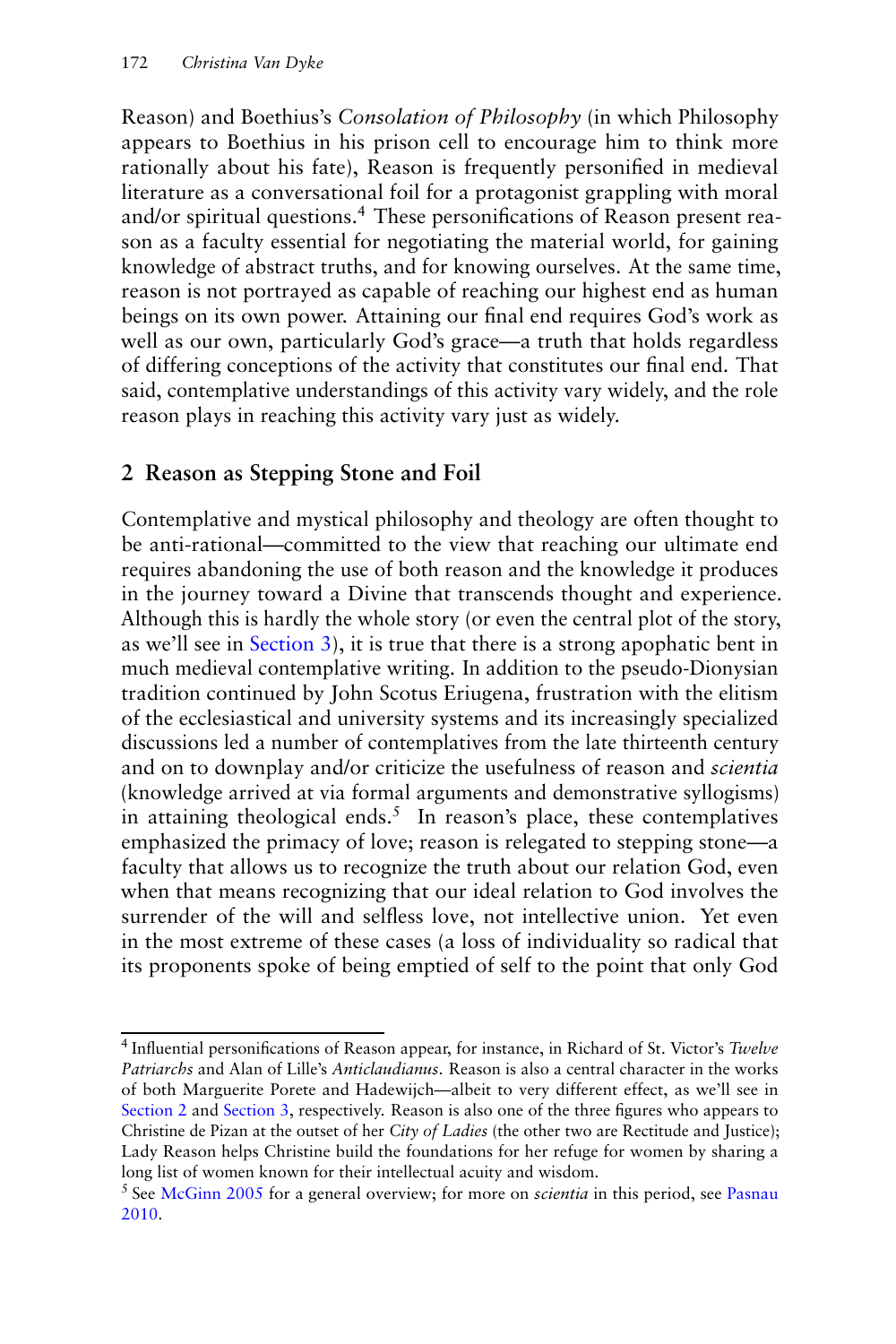remains<sup>6</sup>), reason still plays a role as a foil in contemplative texts, meant to help the text's audience understand what the journey to God both does and does not entail.

We find a simple example of this in Book Two of Mechthild of Magdeburg's late thirteenth-century *Flowing Light of the Godhead*. Drawing on the popular tradition of fin' amour, epitomized by the Arthurian legends of Lancelot and Guinevere and Tristan and Isolde, Mechthild presents a dialogue between Lady Soul and Lady Knowledge in which Lady Knowledge asks the Loving Soul—praised as the image of God and depicted as a bride with "noble longing" and "boundless desire" for God—to say something to her about the "ineffable intimacy" that exists between her and God. In response, Lady Soul replies:

> Lady Knowledge, that I shall not do. Brides may not tell everything they experience.

. . . My privileged experience of God must always be hidden From you and all creatures except for myself. (FLG II.82)<sup>7</sup>

Lady Knowledge must remain content merely to praise the image of God she sees in Lady Soul, "my mistress and my queen," rather than being privy to an understanding of the soul's union with God. Mechthild often depicts the Soul in this way—namely, as a bride whose are fulfilled by God in ways that she cannot share with Reason, thus emphasizing the apophatic aspect of such union.<sup>8</sup>

Mechthild also takes specific aim at professors of theology and others trained in argumentative reasoning in a passage in which she expresses worry that her book won't be taken seriously because it's written by a woman outside the formal systems of knowledge. In response God assures her that "the course of the Holy Spirit flows by nature downhill," illuminating and inspiring the lowly, and then takes a bit of a dig at the university set:

> One finds many a professor learned in scripture who is actually a fool in my eyes.

And I'll tell you something else:

It is a great honor for me with regard to them, and it very much strengthens Holy Christianity

<sup>6</sup> This is what is typically meant when mystics or contemplatives talk about 'becoming God.' See, for instance, the Sister Catherine treatise in [Meister Eckhart](#page-15-0) [1986,](#page-15-0) in which Sister Catherine wakes from a mystical death and asks her confessor to rejoice with her, because she has become so dead to her individual selfhood that she has become nothing but God.

<sup>7</sup> Citations to *The Flowing Light of the Godhead* [\(Mechthild of Magdeburg](#page-15-0) [1998\)](#page-15-0) are to "FLG," followed by Book and page number in the Paulist Press translation by F. Tobin.

<sup>&</sup>lt;sup>8</sup> See, for example, the dialogue between the Loving Soul and God in their bridal chamber, where "What happens to her then—[only] she knows—and that is fine with me," FLG I.62.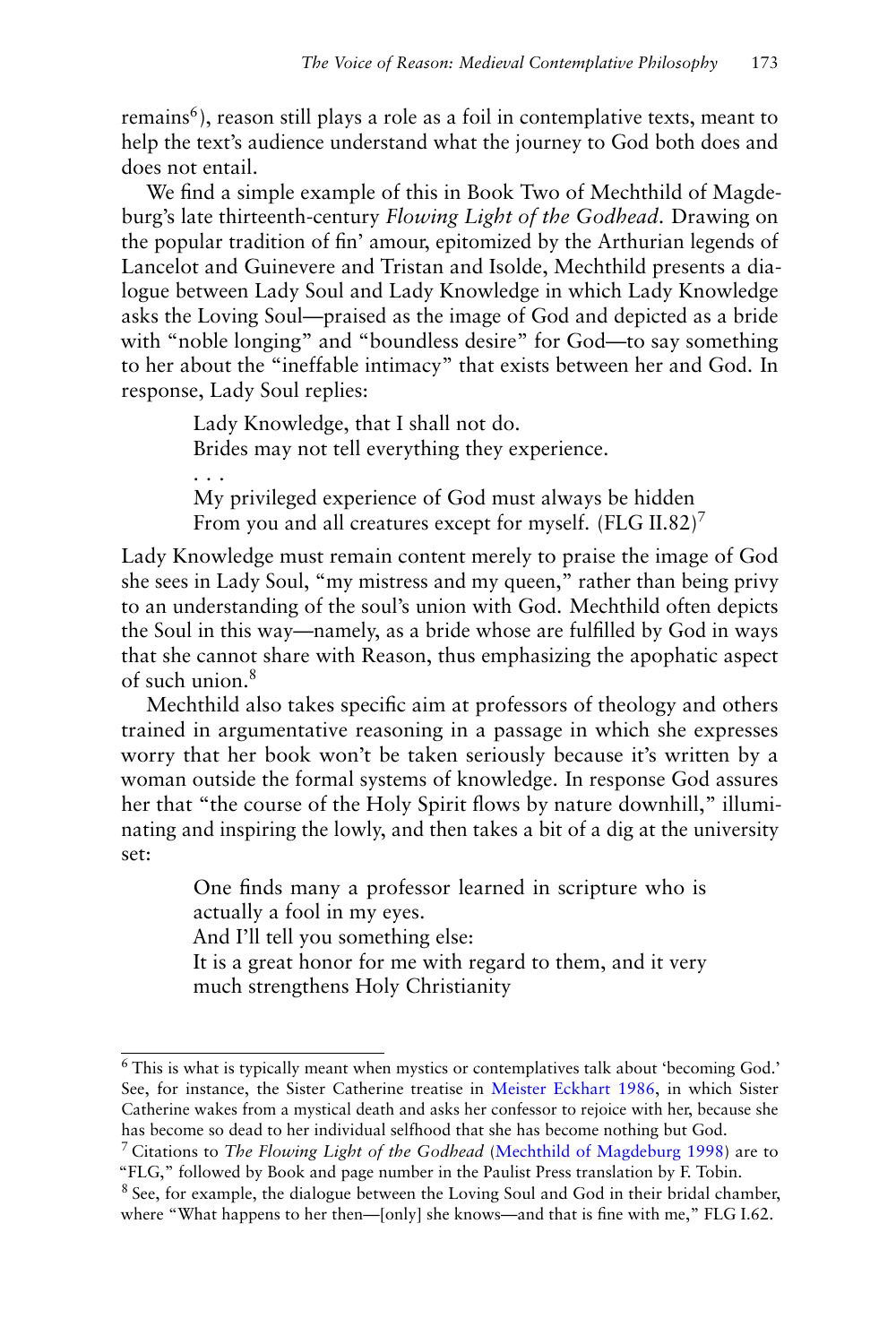That the unlearned mouth, aided by my Holy Spirit, teaches the learned tongue. (FLG II.97)

In short, knowledge of Scripture doesn't necessarily lead to wisdom, whereas Christianity's claim to divine inspiration is made stronger by that wisdom being preached by the less erudite.

This skepticism about reason's ability to access divine wisdom (and, in the process, unite human souls with God) not only appears in texts throughout the fourteenth to fifteenth centuries but is amplified in texts that advocate abnegation of the self to the point where no experience of human individuality is left and only God remains. In this tradition, reason's primary role is to demonstrate what it is that the contemplative needs to relinquish, and how clinging to arguments and explanations can impede the process.

Perhaps the most extreme example of this tradition is the early fourteenthcentury *Mirror of Simple Souls*, written by Marguerite Porete, who is burned at the stake in Paris in 1310 for refusing to recant the views in it that were judged heretical by a Dominican inquest. Like Mechthild of Magdeburg's *Flowing Light*, Porete's *Mirror* draws on the fin' amour tradition and is cast (at least initially) as a dialogue between three noble ladies: Reason, Soul, and Love.<sup>9</sup> Throughout the conversation, which is divided into 136 chapters, Love tries to convince Soul to empty herself of everything that is not Love and to become Love itself. As early as chapter 7, Love tells Reason that "nothing remains in her own intellect" of the soul annihilated in love (MSS 7, 85);<sup>10</sup> true to character, however, Reason keeps asking questions and demanding answers and explanations. When Reason asks Love who she is and receives the following reply: "I am God," says Love, "For Love is God and God is Love, and this Soul is God by the condition of Love. I am God by divine nature and this Soul is God by righteousness of Love" (MSS 21, 104), for instance, Reason doesn't understand what Love is telling her and continues her inquiry. Love and the Soul become increasingly frustrated with Reason's inability to comprehend the full scope of Love's vision for the Soul—Soul complains that Reason's questions are dragging out the conversation "because of the answers you need, both for yourself and for those whom you nourish who move along at a snail's pace" (MSS 53, 131). Although initially important for explaining the overall goal of the Mirror and making initial distinctions (particularly between Love and the virtues), Reason's ongoing discursive process distracts from the Soul's emptying herself of all thought and individual will to merge in undifferentiated union with Love.

A crucial turn in the conversation occurs when the Soul announces her realization that "I am nothing except Love," and Reason is so overwhelmed

<sup>9</sup> For more on the tradition of fin'amour in Porete, see [Robinson](#page-16-0) [2001.](#page-16-0)

<sup>10</sup> Citations to *The Mirror of Simple Souls* [\(Marguerite Porete](#page-15-0) [1993\)](#page-15-0) are to "MSS," followed by chapter and page number in the Paulist press translation by E. Babinsky.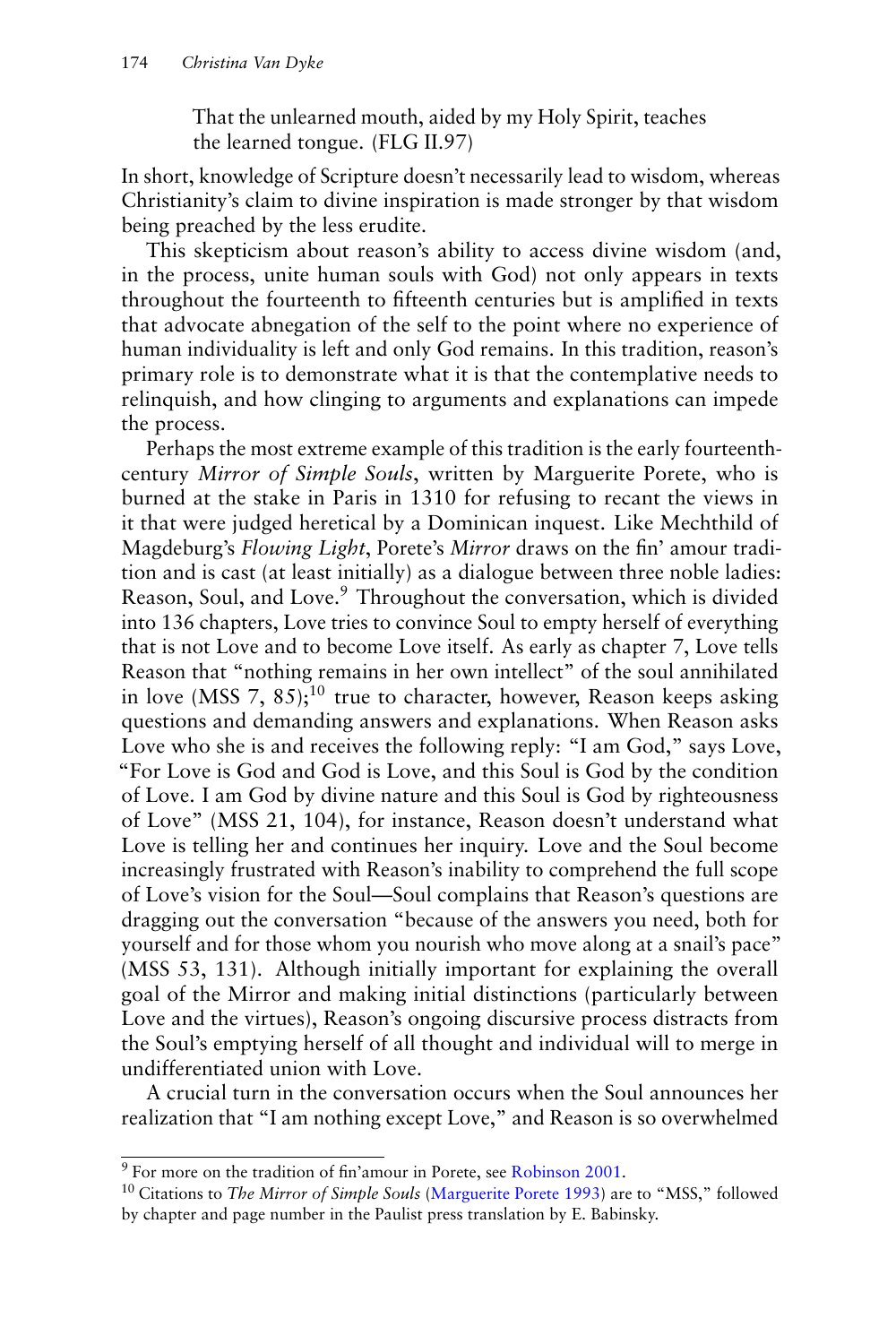that she gasps, "How dare one say this? I dare not listen to it. I am fainting truly, Lady Soul, in hearing you; my heart is failing. I have no more life" (MSS 87, 163) and dies. The Soul's response is to rejoice: "Why did it take so long, this death!" She immediately makes it clear that Reason was holding her back: "For as long as I had you, Lady Reason, I could not freely receive my inheritance, what was and is mine. But now I can receive it freely, since I have wounded you to death with Love" (MSS 87, 163). The inheritance Soul speaks of here is the complete abnegation of individuality in selfless union with Love. Indeed, by the close of the *Mirror*, Love alone speaks, offering a soliloquy about what has happened to the Soul. The Soul can no longer speak for herself, for "she retains nothing more of herself in nothingness, because God is sufficient of Himself, that is, because He is and she is not. Thus she is stripped of all things because she is without existence, where she was before she was" (MSS  $135$ ,  $218$ ).<sup>11</sup> In this self-less union, in which Soul has lost all individuality only God remains, human reason has no place. When Love goes on to observe that "The whole is one to [the Soul] without an explanation (*propter quid*), and she is nothing in such a one" (MSS 135, 218), she is announcing that the Soul has moved beyond any need for even the highest form of knowledge (*scientia*) achievable via reason. (According to the scholastic logical tradition built on Aristotle's *Posterior Analytics*, demonstrations *propter quid* are what lead to *scientia* in its strictest sense.)

Although Porete's views were condemned along with her, parts of the *Mirror* (with her name removed) were distributed in Latin and vernacular collections and influenced a number of later contemplatives. Perhaps the *Mirror's* greatest influence comes via Meister Eckhart's views on detachment and self-abnegation.<sup>12</sup> Eckhart, a fourteenth-century Dominican known (like Bonaventure) for both his scholastic and his contemplative works, maintains that one of the most important things we must detach from is our reliance on the natural faculty of reason and the knowledge it produces. In making this claim, moreover, Eckhart sometimes contrasts the knowledge that comes through sense perceptions and reason from the sort of knowing that links us most closely with God. As he writes:

> The soul has something in it, a spark of intelligence, which never goes out. . . . There also exists in our souls a capacity for knowing external things. This is a knowing through the senses and through reason, that is, a knowing through sensible images and through concepts. Such knowing conceals this other knowing from us. How are

<sup>&</sup>lt;sup>11</sup> At this stage of annihilation, the Soul "does not pray, no more than she did before she was." Her union with God is so complete that praying to God would be God praying to Godself, as Porete notes in Chapter 136.

 $12$  Eckhart would have been familiar with Porete's views from living in the Dominican chapterhouse in Paris at various points during her three-year imprisonment and trial. For further similarities in their thought and points of influence, see the relevant essays in McGinn 1994.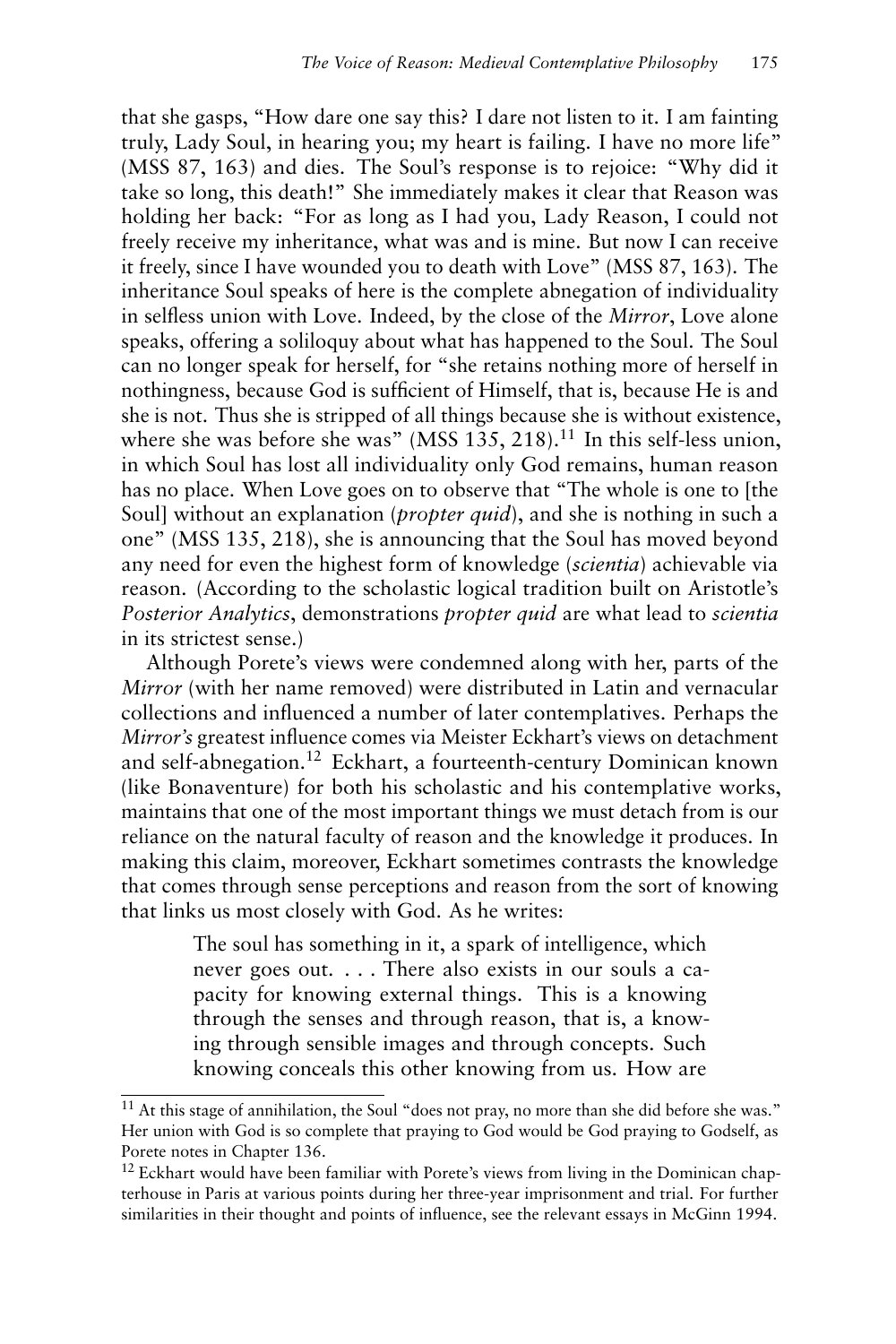we Sons of God? By having one being with him. (METP 76,  $327 - 328$ <sup>13</sup>

Here, as in Porete's *Mirror*, we find the idea that the sort of knowledge which human beings acquire through reason not only fails to lead us toward our ultimate goal but can, in fact, actively impede the most relevant 'inner' sort of wisdom concerning God—something that reason can neither grasp itself nor assist in the recognition of. Detachment releases our hold on individuality so that we can draw closer to this shared being and the corresponding surrender of egoistic self: "If I am to know God without means, without images, and without likeness, God actually has to become me, and I have to become God" (CMW 70).<sup>14</sup> Reason may be necessary for negotiating the created material world, but on this view, the unknowable God utterly transcends human rational faculties (and even being itself).

We also find this attitude toward reason in the fourteenth-century anonymous *Cloud of Unknowing*. Like Porete and Eckhart, the *Cloud* recognizes reason as one of the principal powers of the human soul; it is described as a power that "helps us distinguish the evil from the good, the bad from the worse, the good from the better, the worse from the worst, and the better from the best" (COU 144).<sup>15</sup> Reason and thought cannot lead to union with God, however. Only love can attain this end: "No matter how sacred, no thought can ever promise to help you in the work of contemplative prayer, because only love—not knowledge—can help us reach God. As long as you are a soul living in a mortal body, your intellect, no matter how sharp and spiritually discerning, never sees God perfectly" (COU 28–29). The English *Book of Privy Counseling* (anonymous but likely written by the same author as the *Cloud*) offer a similar take on the need to go beyond reason, using the Old Testament story of Rachel, who dies giving birth to Benjamin, to emphasize the importance of contemplative love over human rational powers:

> Benjamin represents contemplation, and Rachel represents reason. As soon as seekers of God are touched by genuine contemplation, they work to make themselves nothing and God everything, and in this high, noble decision, it's as if their reason dies. . . . Benjamin is a symbol of all contemplatives who experience the ecstasy of love that takes them beyond the powers of the mind. (COU 193)

<sup>13</sup> Citations to *Meister Eckhart: Teacher and Preacher* [\(Meister Eckhart](#page-15-0) [1986\)](#page-15-0) are to "METP," followed by Sermon and page number in the Paulist press translation by B. McGinn, F. Tobin, and E. Borgstadt.

<sup>14</sup> Citations to *The Complete Mystical Works of Meister Eckhart* [\(Meister Eckhart](#page-15-0) [2010\)](#page-15-0) are to "CMW," followed by Sermon number in the translation by Maurice Walshe.

<sup>15</sup> Citations to *The Cloud of Unknowing* and to the *Book of Privy Counseling* [\(Anonymous](#page-15-0) [2009\)](#page-15-0) are to "COU" followed by the page number in the translation by Carmen Acevedo Butcher.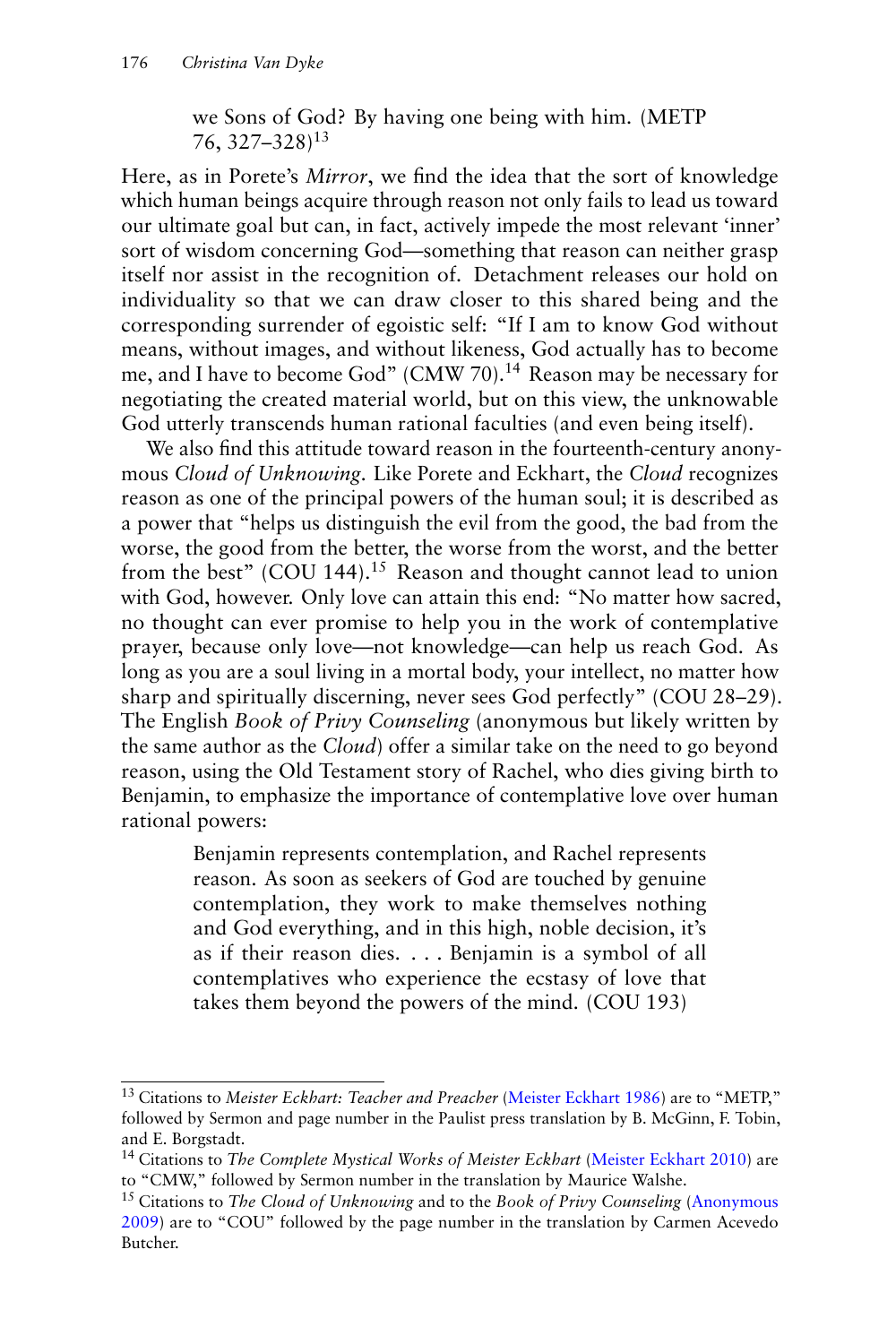# <span id="page-8-0"></span>**3 Reason as Guide, Love's Counterpart, and Link to Divinity**

It is not surprising that contemplatives who hold that our final end consists in inexpressible union with an unknowable God would see reason and the knowledge it enables as potentially impeding movement toward our ultimate end (although, as we've seen, even they recognize reason's importance for negotiating earthly life). What is perhaps surprising to modern philosophers is that this attitude toward reason is actually a minority view among contemplatives in the twelfth to fifteenth centuries. As we'll see in Section 3, any number of medieval contemplatives across geographic regions and religious orders portray reason as vital for such vital tasks as guiding us toward our ultimate end, increasing and deepening love, and uniting us with Christ's humanity in a way that also connects us inseparably to God's divinity.

### **3.1 Reason as Guide**

The influential Hugh of St. Victor maintained during the early twelfth century that reason both can—and should—bear a close and mutually beneficial relationship to theology and the heights of contemplative union. Later, Richard of St. Victor expands on this idea in his *The Twelve Patriarchs*, painstakingly analogizing each of the figures in the Biblical story of Jacob/Israel to illustrate the relation between the various faculties of the human soul.<sup>16</sup> Reason is personified as Rachel, the wife of Jacob's heart, while Jacob's other wife, Leah, represents affection and the will. This choice demonstrates the Victorine emphasis of reason as the more central of the soul's rational faculties, as well as their relative roles: "Reason, by which we distinguish things; affection, by which we love. Reason, resulting in truth; affection, resulting in virtue" (TP III,  $55$ ).<sup>17</sup> Illumined directly by God, the role of reason is "to meditate, to contemplate, to distinguish, and to understand" (TP IV, 57): Reason's natural pursuit of wisdom is what Richard identifies as our central goal in this life. Yet, just as the matriarch Rachel dies giving birth to her son Benjamin, so reason is superseded in direct contemplation of God: "And so when Benjamin is born, Rachel dies, because the mind, having been carried away to contemplation [by the light of divinity], experiences how great the failure of human reason is" (TP LXXIV, 131). The intellective union with God that the Victorines portray as our final end is not one in which discursive reason and argumentation can play a part. As Richard continues, "Let no person suppose that he is able to penetrate to the splendor of that divine light by argumentation; let no person believe that he is able to comprehend it by human reasoning" (TP LXXIV, 131). God's illumination and grace must bridge the gap between human capacities and vision of the divine essence. Although the human

<sup>16</sup> This work is also known as *Benjamin minor.*

<sup>17</sup> Citations to *The Twelve Patriarchs* [\(Richard of St. Victor](#page-15-0) [1979\)](#page-15-0) are to "TP" followed by the chapter and page number in the translation by Grover Zinn.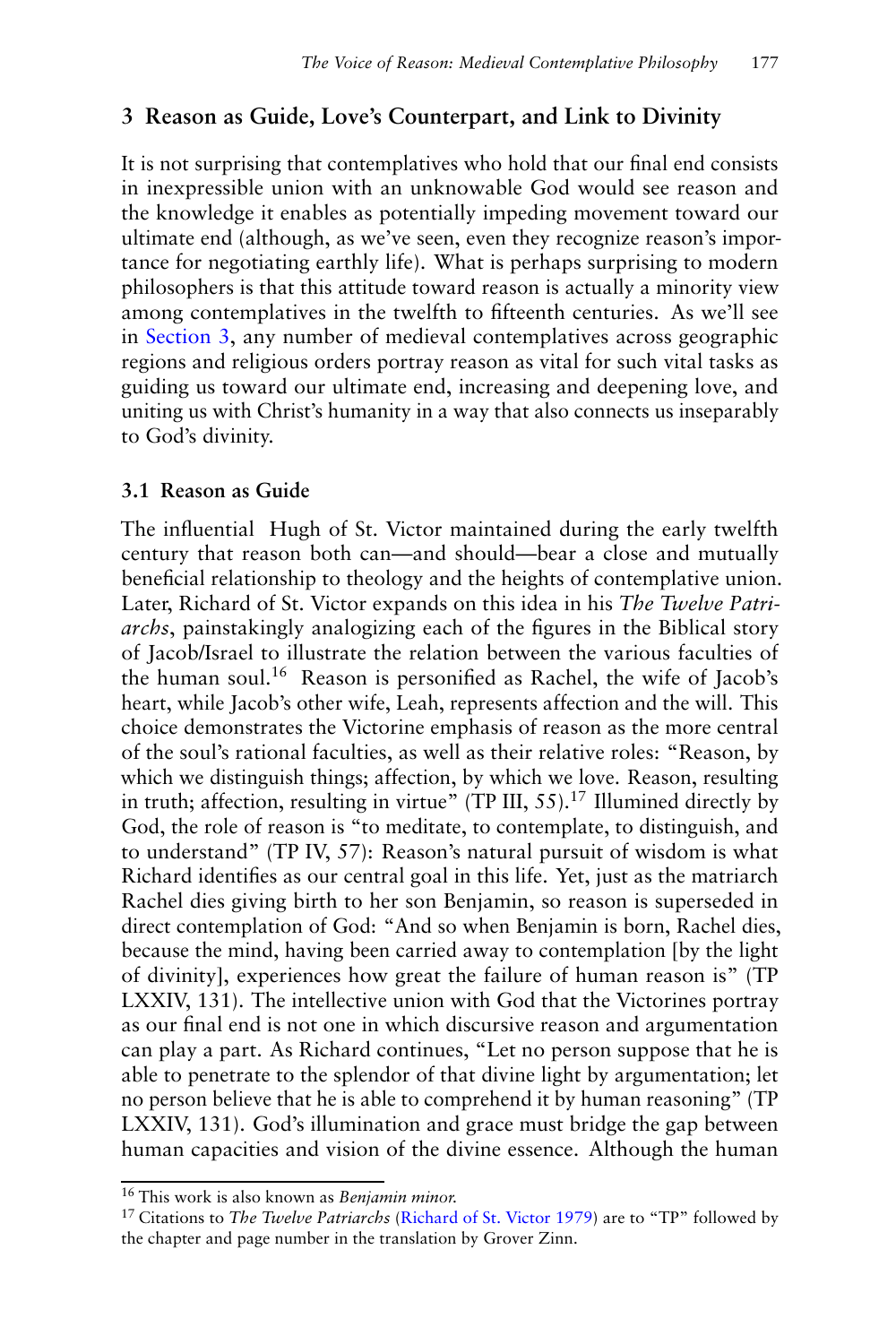faculty of reason cannot itself take part in this final act, it is reason (rather than the will) that is understood as the highest among natural human faculties on this view, and it is reason (rather than the will) that is directly responsible for the work that ultimately gives birth to contemplation of God.

We see a similar role given to reason in Alan of Lille's late twelfth-century *Anticlaudianus*. The allegorical poem tells a story in which Nature wishes to make an ideal human being. Nature soon realizes, however, that the soul for this human being will need to be created directly by God. It is the personification of Reason who then devises a plan for requesting that God make this soul—she suggests Phronesis (Prudence) be the messenger, and she commissions the seven liberal arts to build a chariot in which Phronesis can go to heaven and make Nature's request. Once the chariot is constructed, Reason harnesses the five senses to it as horses, and begins to drive Phronesis toward God. When they reach the end of the created universe, however, the senses refuse to go farther, and Reason herself falters. Eventually, Phronesis goes ahead with the help of Theology and Faith, with Reason rejoining her for the return journey. As in *The Twelve Patriarchs*, Reason is portrayed as the most important of the human rational faculties without it, there would be no plan, no vehicle for leading Phronesis toward God, and no forward motion for that vehicle. At the same time, as in the Victorine tradition, reason's skill in negotiating the material world and progressing via immaterial truths toward God cannot take us all the way to union with the divine.

Among natural powers of the rational soul, reason reigns supreme in both these texts. The highest form of contemplation is born from reason, not affection or the will, and phronesis is a virtue more closely related to reason than to any other human faculty. In this respect, Richard of St. Victor's and Alan of Lille's depictions exemplify themes common to many twelfth and thirteenth century scholastic texts. Human beings are endowed with reason, which allows us to transcend the material world of particulars and to access the realm of immaterial truths and divine beings. At the same time, the natural light of reason is not enough in itself to connect us to God in a way that fully satisfies either our intellects or our wills. For that, we need both divine illumination and grace. Thus, Thomas Aquinas begins his massive *Summa theologiae* by distinguishing between knowledge gained by the 'light of natural reason' and the knowledge gained by the 'light of divine revelation.' Aquinas argues that we need both to reach our final end, a 'Beatific Vision' in which we everlastingly contemplate God's essence—an intellective act which God makes possible via grace and illumination.<sup>18</sup>

When Lady Reason appears as the first of the three virtues who helps Christine de Pizan build the City of Ladies, then, Pizan is drawing on a long

<sup>&</sup>lt;sup>18</sup> For further discussion of Aquinas's beatific vision, see [Van Dyke](#page-16-0) [2015.](#page-16-0)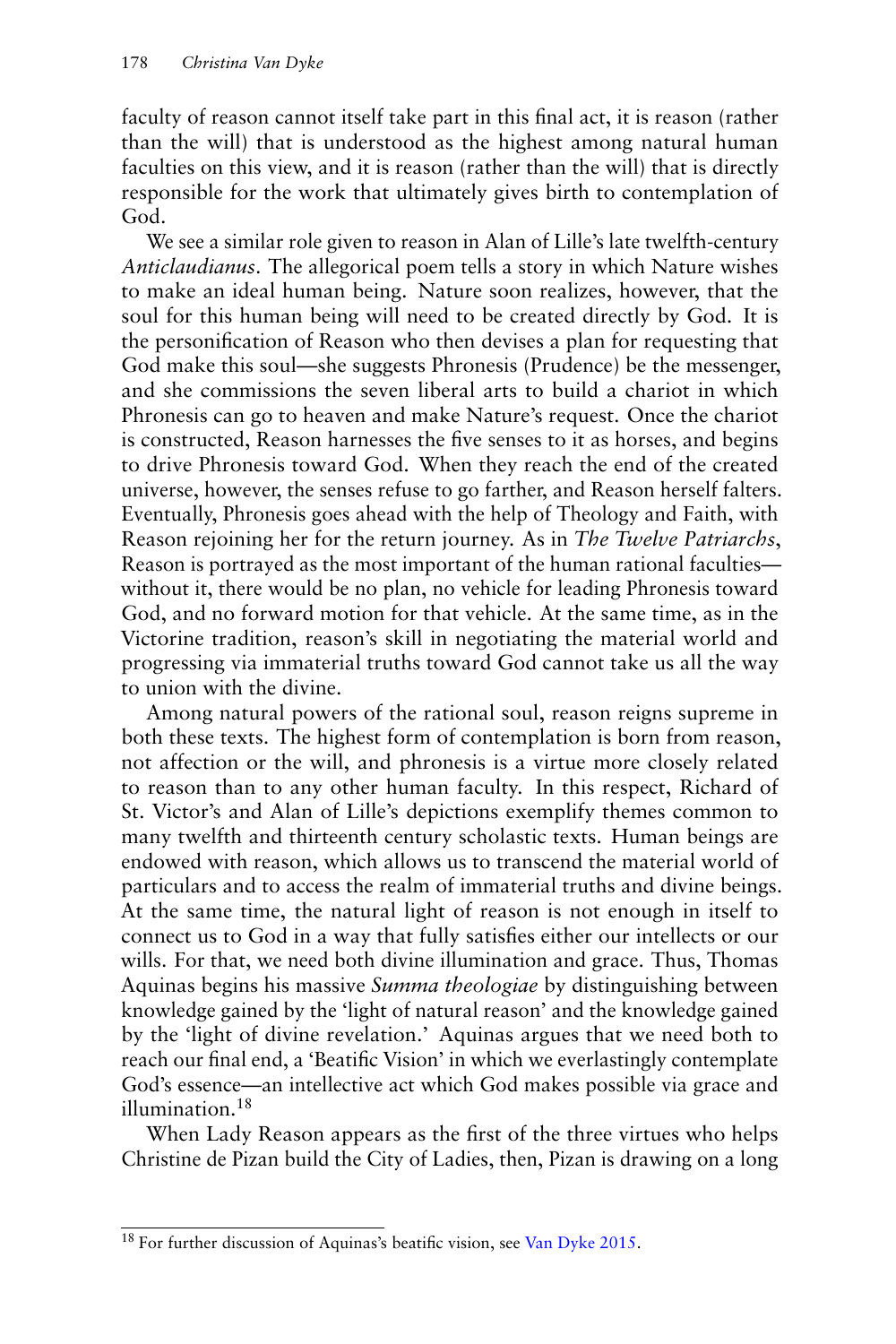tradition.<sup>19</sup> Although, like the *Anticlaudianus*, *The City of Ladies* is not a contemplative text per se, Pizan's personification of Reason—identified as a daughter of God—draws on all the traditional contemplative and philosophical tropes. In addition to channeling Boethius's Lady Philosophy in both appearance and manner of address, Reason also carries a mirror instead of a scepter, a reference to the importance of self-knowledge (which is often symbolized in this period with a mirror). Reason tells Christine that "No one can look into this mirror, no matter what kind of creature, without achieving clear self-knowledge. . . . Thanks to this mirror, the essences, qualities, proportions, and measures of all things are known, nor can anything be done well without it" (CL 9).<sup>20</sup> With her tales of women famous for their knowledge, wisdom, and scientific innovations and discoveries, Reason provides an essential foundation for the further work of Rectitude and Justice, allowing women to live securely (and to welcome Mary, Queen of Reason, to the completed fortress).

#### **3.2 Reason as Love's Counterpart**

Aquinas's Franciscan contemporary, Bonaventure, agrees that the knowledge we acquire through rational investigation is distinct from knowledge we gain via doctrine or revelation.<sup>21</sup> Yet Bonaventure is not as inclined to give intellect supreme place among our rational faculties. Instead, he stresses the role of the will and love in attaining our ultimate end; in this, he is joined by a number of thirteenth- to fifteenth-century contemplatives and later Franciscans such as Duns Scotus. The claim that love is more central than reason in the fulfillment of our ultimate end is not, however, the claim that reason impedes that fulfillment. In fact, many mystics famous for their emphasis on the power and primacy of love (such as Hadewijch, Catherine of Siena, and Julian of Norwich) still view reason as enhancing and assisting that love.

The thirteenth-century Flemish Hadewijch, for instance, portrays our ultimate end as the 'fruition of love' in which we can "be God with God" (HCW 280)<sup>22</sup>—but she makes it clear in her letters, her poems, and her visionary literature that this end is not one we can reach without relying extensively on reason's guidance. As she writes in a letter of advice,

The power of [inner] sight has two eyes: love and reason.

. . . These two are of great mutual help to the other; for

 $19$  Reason, Rectitude, and Justice each take on different roles in constructing the city: Reason's primary role is to help Christine clear away the ground and lay the foundations of the city, while Rectitude helps her construct the walls and Justice helps build the turrets and fortifications.

<sup>20</sup> Citations to *The Book of the City of Ladies* [\(Christine de Pizan](#page-15-0) [\[1982\] 1998\)](#page-15-0) are to "CL," followed by the page number in the translation by Earl Richards.

<sup>21</sup> See, for example, his *Commentary on Ecclesiastes* 1.

<sup>&</sup>lt;sup>22</sup> Citations to *Hadewijch: The Complete Works* [\(Hadewijch](#page-15-0) [1980\)](#page-15-0) are to "HCW," followed by the page number in the translation by Mother Columba Hart.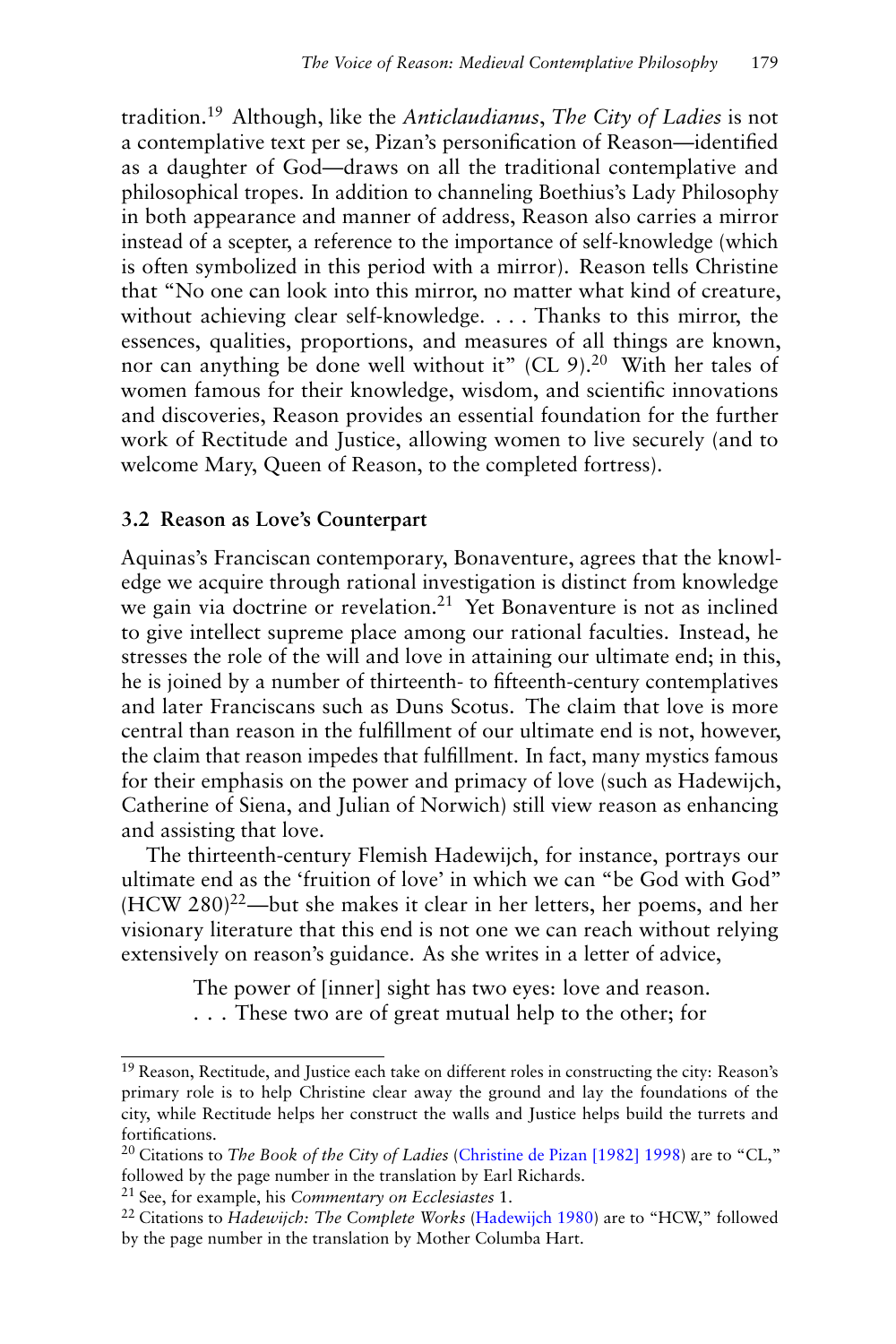reason instructs love, and love enlightens reason. When reason abandons itself to love's wish, and love consents to be forced and held within the bounds of reason, they can accomplish a very great work. (HCW 86)

Love is a powerful motivating and unifying force, but it needs reason both to hold it in check and to direct it toward its proper end. In another letter, Hadewijch explains that we need wisdom as well as desire to fulfil love's quest: "This is why the bride of whom we read in the *Song of Songs* (3:4) sought her Bridegroom not only with desire but with wisdom; and when she had found him, she was no less anxious to hold him. Every wise soul who has been strongly stirred by love should be likewise" (HCW 68). Reason does not damp down but rather fans the flames of rightly-directed love.

In her poetry, Hadewijch also regularly portrays reason as helping the soul attain its highest end—love's union with the Beloved (God). Hadewijch employs tropes of fin'amour to create a new genre, called *minnemystik*, which casts the searching soul as a knight and Reason as a cautionary voice who ultimately holds the key to reaching the highest form of Love.<sup>23</sup> In one poem, Reason seems at first unsympathetic with the soul's quest for Love: when the soul comes crying to Reason for advice after being abandoned by Love, Reason says, "Reflect that you are still a human being!"; she then strips the soul of the fine clothing Love had given her, and teaches her to "live the truth." Eventually, however, the soul develops self-knowledge and—armed with this truth—continues her quest for genuine, lasting union with Love. The poem ends with a stanza explaining that perfect love requires the assistance of reason:

> May God grant to all who love That they may win the favor of Reason, By which they may know How fruition of Love is attained. In winning the favor of Reason Lies for us the whole perfection of Love. (HCW 215)

In another poem, Hadewijch describes reason's role as making it clear to the soul where she is falling short in her status as "loved one for the Beloved." This role is both painful and necessary. Reason is described as Love's surgeon (the most skilled of physicians in this period), who cuts as well as heals in guiding us toward our ultimate end:

> Reason herself is Love's surgeoness: She can best heal all faults against Love. To him who adroitly follows all Reason's moves, In all the ways in which she leads him, She will speak of new wonders:

<sup>&</sup>lt;sup>23</sup> For more on her use of this genre, and its influence on other contemplatives, see [Newman](#page-15-0) [1995.](#page-15-0)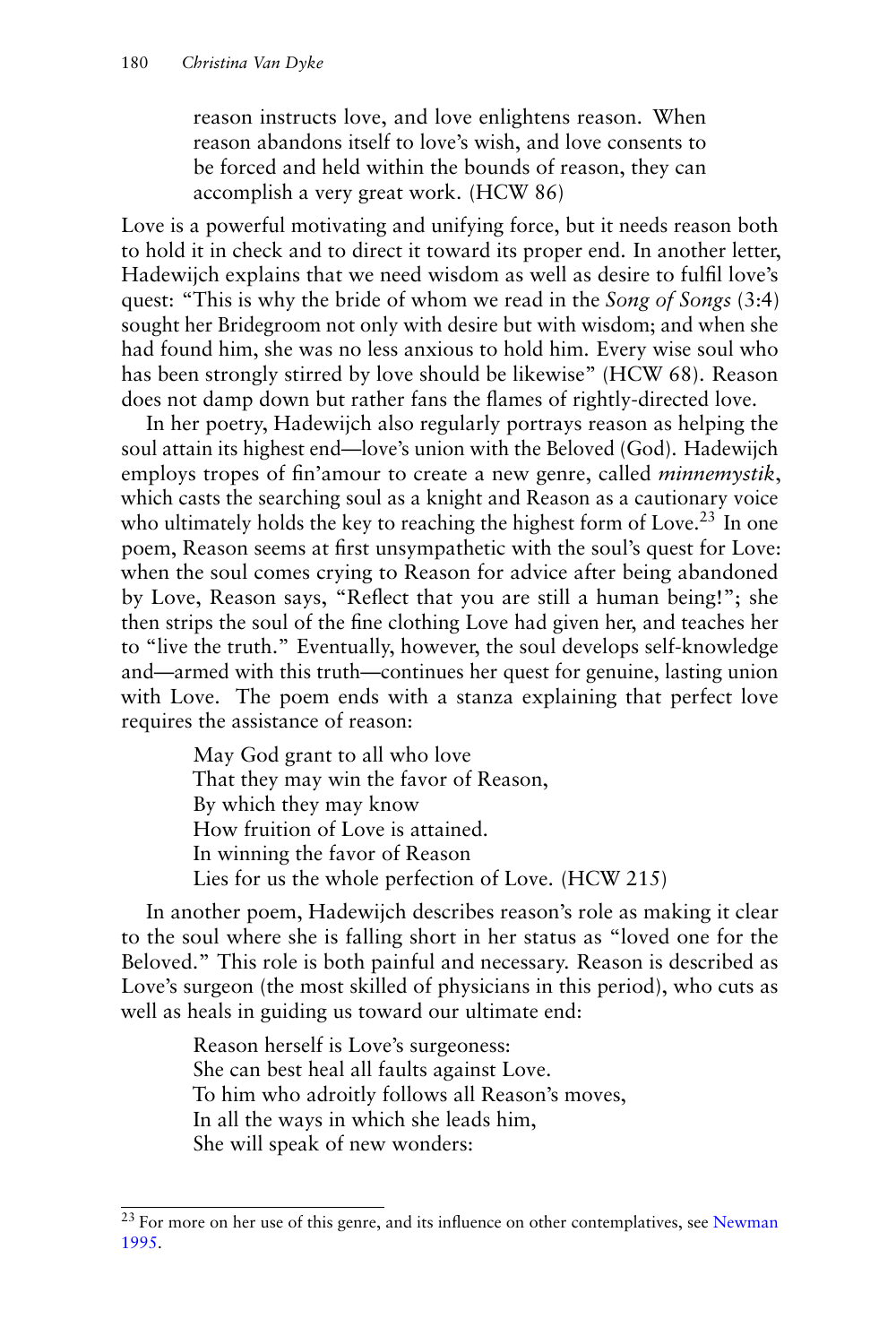"Behold! Take possession of the highest glory!" (HCW 198–199)

Reason also appears as both vital for and subordinate to the fulfillment of Love in several of Hadewijch's visions. In Vision Nine, for instance, Hadewijch sees Reason as a queen attended by three handmaids: Holy Fear, who keeps track of our progress in the 'life of love,' Discernment, who distinguishes Love's will, kingdom, and pleasure from Reason's, and Wisdom, who allows us to perceive how great Reason's power and works are when Reason lets herself be led by Love. Reason initially dominates Hadewijch by putting her foot on her throat, but she becomes subject to Hadewijch once she is named, and the vision ends with Hadewijch lost in the embrace of Love (HCW 285–286). In Vision Twelve, Hadewijch sees Reason as one of twelve attendants who prepare the loving soul for union with her Beloved (God). Reason's role here is to guide and remind the soul of what God wants. As the bride, clad in a robe "made of her undivided and perfect will," approaches the throne, Hadewijch sees that she herself is that bride and experiences love's fulfillment in union with God (HCW 295). Throughout Hadewijch's works, reason guides us all the way to our highest end, love's ultimate union with the Beloved, before stepping back for love's culmination in union with God.

In the late fourteenth century, Catherine of Siena, a lay member of the Domincan order, also consistently emphasizes the role of both reason and love in attaining union with God. Her *Dialogue*, for instance, describes knowledge and love as an upward spiral: "For love follows upon understanding. The more they know, the more they love, and the more they love, the more they know. Thus each nourishes the other" (D  $85$ ,  $157$ ).<sup>24</sup> An emphasis on the mutually beneficial relationship between love and knowledge is one of the hallmarks of Catherine's works; in this, she echoes not just Thomas Aquinas's conception of the Beatific Vision but also Dante's *Paradiso*, which had been published in 1320. Catherine's image of the tree of self has rational discernment grafted right into the trunk of charity,<sup>25</sup> and God's favorite expression for human beings in the *Dialogue* is "la mia creatura che à in sé ragione,"—as when God entreats Catherine to "Open your mind's eye and look within me," for then she will see the "dignity and beauty of my creature who is intrinsically rational" (D Prologue, 26). Love unites us with God on this picture, but it is reason that leads the way.

For some contemplatives, reason is also vital for faith. Catherine of Siena also writes that "it is in reason that the light of faith is held, and one cannot lose the one without losing the other" (D 51, 103). She supports this claim by arguing that the groundwork for faith is created in us as part of the *imago Dei*. We see God when we look into ourselves, and a central part of what we see is reason. As the *Dialogue* continues, in God's voice:

<sup>24</sup> Citations to *The Dialogue* [\(Catherine of Siena](#page-15-0) [1980\)](#page-15-0) are to "D" followed by the chapter and the page number in the translation by S. Noffke.

<sup>&</sup>lt;sup>25</sup> "For discernment and charity are engrafted together and planted in the soil of that true humility which is born of self-knowledge" (D 10, 41).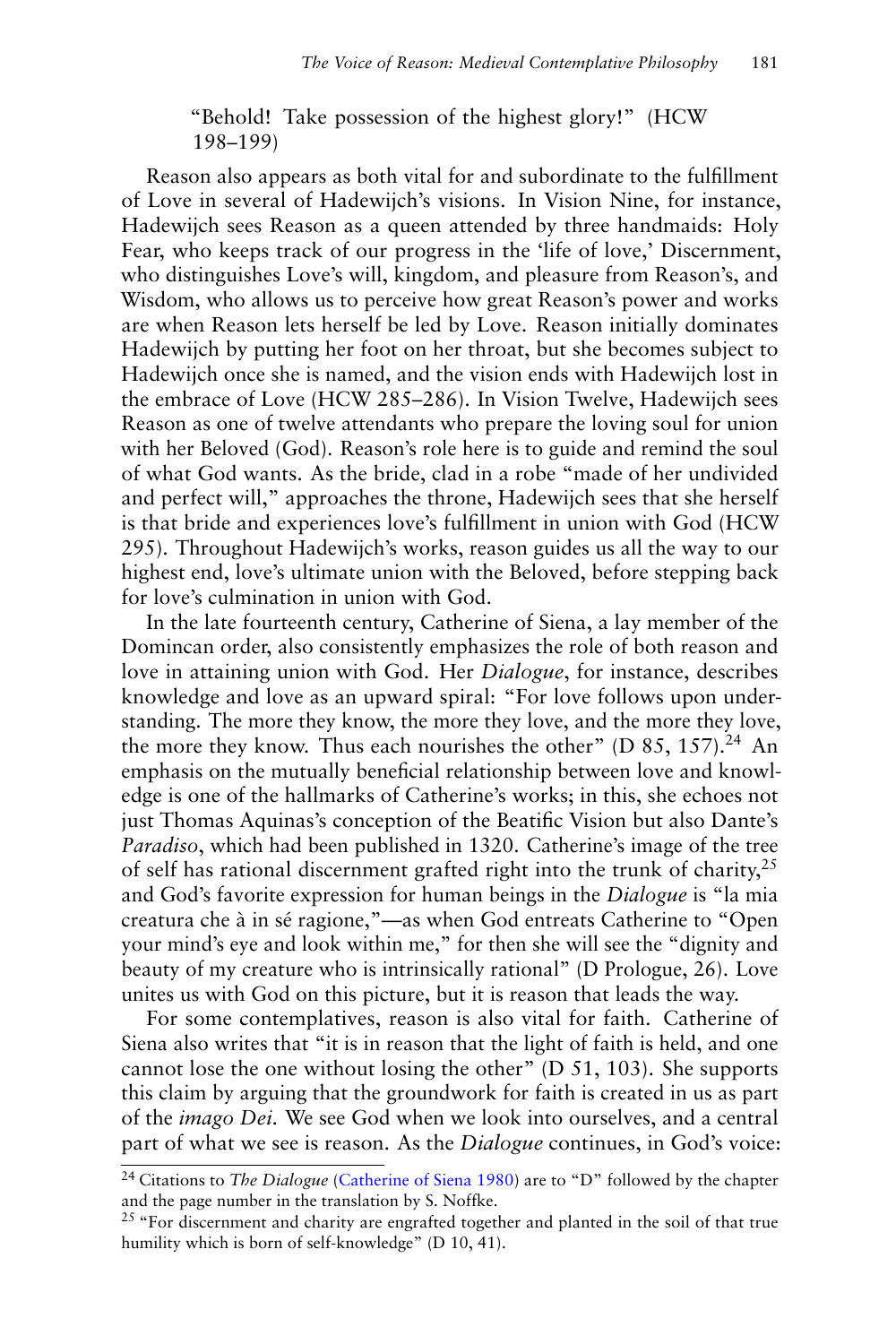"I made the soul after my own image and likeness, giving her memory, understanding, and will" (D 51, 103). Memory, understanding, and will are all rational capacities, famously linked together in trinitarian form by Augustine.<sup>26</sup> Drawing on this same threesome, the late fourteenth- to early fifteenth-century English anchorite Julian of Norwich describes our faith as "a combination of the natural love of the soul, the clear light of reason, and the steadfast remembrance of God instilled in us when we were created"  $(SIN 151).<sup>27</sup>$  Rather than distracting or impeding faith, reason is central to its flourishing. This stance harmonizes with many scholastic treatments of faith, which also stress the integration of faith and reason. Although Thomas Aquinas also maintains that natural reason cannot reach all the way to God, for instance, his influential account of faith portrays it as a primarily intellective (rather than volitional) act.<sup>28</sup>

#### **3.3 Reason as Link to Divinity**

Contemplatives who embrace rather than eschew reason's ongoing role in the spiritual life also tend to stress the humanity of the incarnate Christ as a point of connection between us and the Triune God.<sup>29</sup> Hadewijch, for example, consoles a fellow beguine by linking the hard work and suffering of Christ's human life with the eternal enjoyment of Christ's divinity: "With the Humanity of God you must live here on earth, in the labors and sorrow of exile, while within your soul you love and rejoice with the omnipotent and eternal Divinity in sweet abandonment. For the truth of both is one single fruition" (HCW 59). Catherine of Siena makes a similar point when she describes a vision of Christ in which he appeared as a tree reaching to heaven but grounded in humanity: "I [Christ] showed myself to you under the figure of a tree. You could see neither its bottom nor its top. But you saw that its root was joined to the earth—and this was the divine nature joined to the earth of your humanity" (D 44, 90). Later, Catherine describes the humanity of Christ—and therefore all human beings—as inextricably mixed with the divinity of God: "When my Son was lifted up on the wood of the most holy cross, he did not cut off his divinity from the lowly earth of your humanity. So though he was raised so high he was not raised off the earth. In fact, his divinity is kneaded into the clay of your humanity like one bread" (D 26, 65). This homely metaphor of divinity kneaded together with humanity makes a profound theological point; Catherine is consistent

<sup>26</sup> See, for example, *De trinitate* Book XV, Chapters 20–24.

<sup>27</sup> Citations to *The Showings of Julian of Norwich*: *A New Translation* [\(Julian of Norwich](#page-15-0) [2013\)](#page-15-0) are to "SJN," followed by the page number in the translation by M. Starr.

<sup>28</sup> See, for example, *Summa theologiae* IIaIIae 1, particularly 1.1.

<sup>&</sup>lt;sup>29</sup> This tendency is not universal, though. Eckhart also stresses the role of Christ's humanity in joining us to God, but in a way that requires us to empty ourselves of any individuality: "So, since God dwells eternally in the ground of the Father, and I in him, one ground and the same Christ, as a single bearer of my humanity, then this (humanity) is as much mine as his in one substance of eternal being, so that the being of both, body and soul, attain perfection in one Christ, as one God, one Son" [\(McGinn](#page-15-0) [2016,](#page-15-0) 359–360).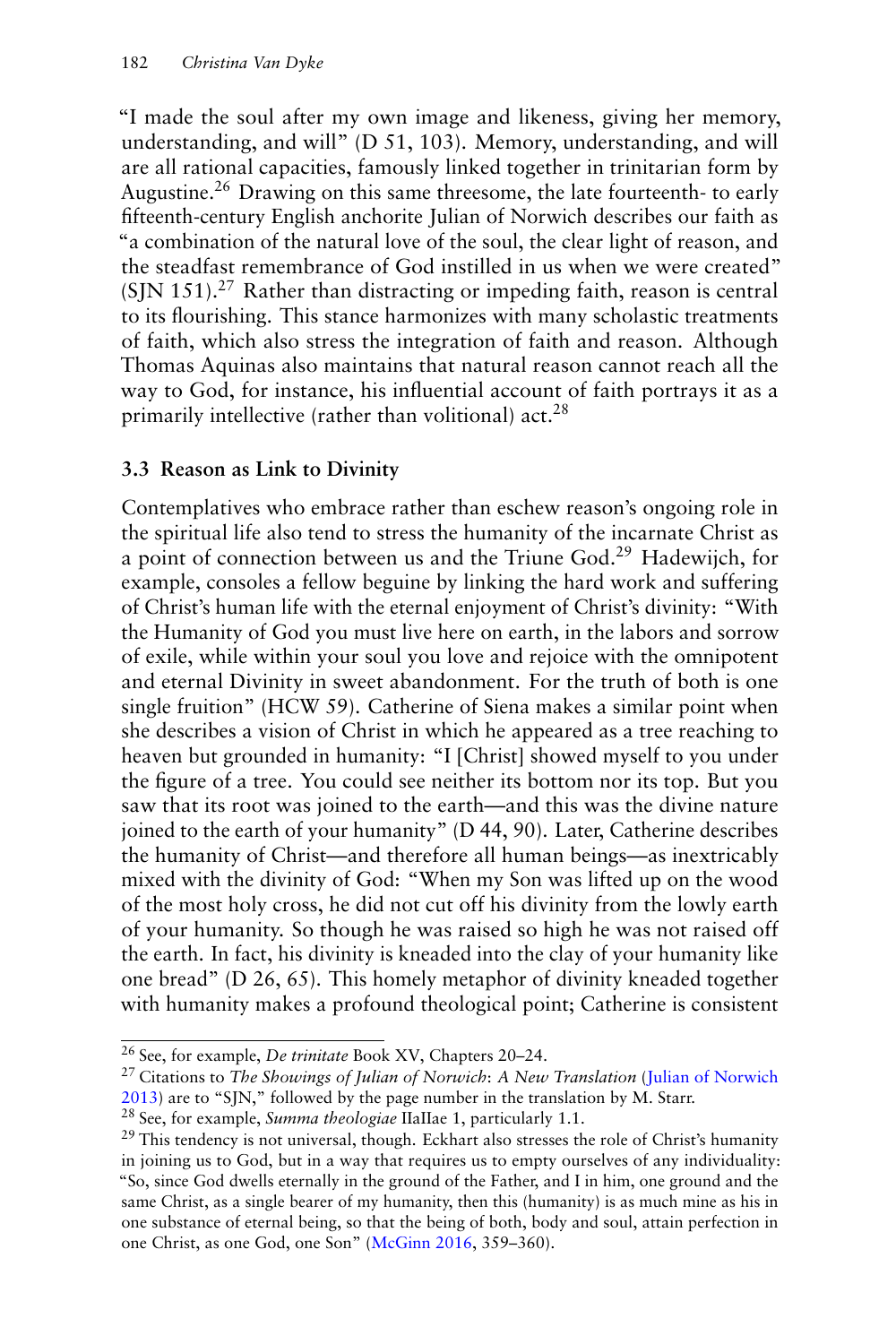in her emphasis on the restoration of all our human faculties through the God-Man.

Julian of Norwich also stresses the restoration of humanity and human faculties through the Incarnation. Her initial vision is of Christ's head bleeding profusely from the crown of thorns, and the 'dearworthy' blood of Jesus plays a crucial role in her *Showings*; it is his taking on human nature that allows our 'sensuality' (sensory bodies) to be redeemed. Julian's Long Text spends a significant amount of time musing on the Trinity, in which the Second Person (Christ) is consistently linked with knowledge and wisdom. As she writes in Chapter 58, "In the Second Person, in knowledge and wisdom we have our perfection, as regards our sensuality, our restoration and our salvation, for he is our Mother, brother, and savior" (SJN 161).<sup>30</sup> Rather than advocating the need to annihilate reason and self, Julian sees both our rational faculties and our bodies as important points of connection to God. Furthermore, all of our human faculties will be restored in the attainment of our ultimate end.

# **4 Conclusion**

Discussions about the activity of our final end flourish in the Rome-based Christian intellectual and spiritual cultures of the thirteenth through fifteenth centuries, going far beyond scholastic university debates to include any number of contemplatives. As we've seen, broadening the scope of our understanding of the range of views about our final end lets us see that this range drives a variety of attitudes toward reason's role in attaining and participating in that final end. In particular, late medieval contemplative literature offers a wide range of perspectives on the human faculty of reason and its relation to God. Expanding current discussions of 'faith and reason' or 'reason and religion' to include these contemplative sources would allow us not only to better understand the full scope of medieval thought but also to draw new points of connection between contemporary discussions and their historical counterparts.

> Christina Van Dyke Columbia University E-mail: [cjd2196@columbia.edu](mailto:cjd2196@columbia.edu)

<sup>&</sup>lt;sup>30</sup> [Bynum](#page-15-0) [1982](#page-15-0) remains the definitive study of Julian on Jesus as Mother.

**Acknowledgments** Many thanks to audiences at Rutgers University Center for Philosophy of Religion and the Princeton Project in the Philosophy of Religion joint colloquium, the Medieval Philosophy Colloquium at the University of Toronto, Sameer Yadav's workshop on Mystical Experience in Religious Thought and Practice at Westmont College, Amber Griffioen's workshop on Expanding the Canon: Transitions and Transformations in Medieval and Early Modern Philosophy in South Tyrol, and the 2019 Mangoletsi Lectures at the School of Philosophy, Religion, and History of Science at the University of Leeds. Special thanks to Andrew Arlig, Amber Griffioen, Lacey Hudspeth, Peter King, Bob Pasnau, Martin Pickavé, Thomas Williams, and Mark Wynn for particularly helpful comments and constructive corrections.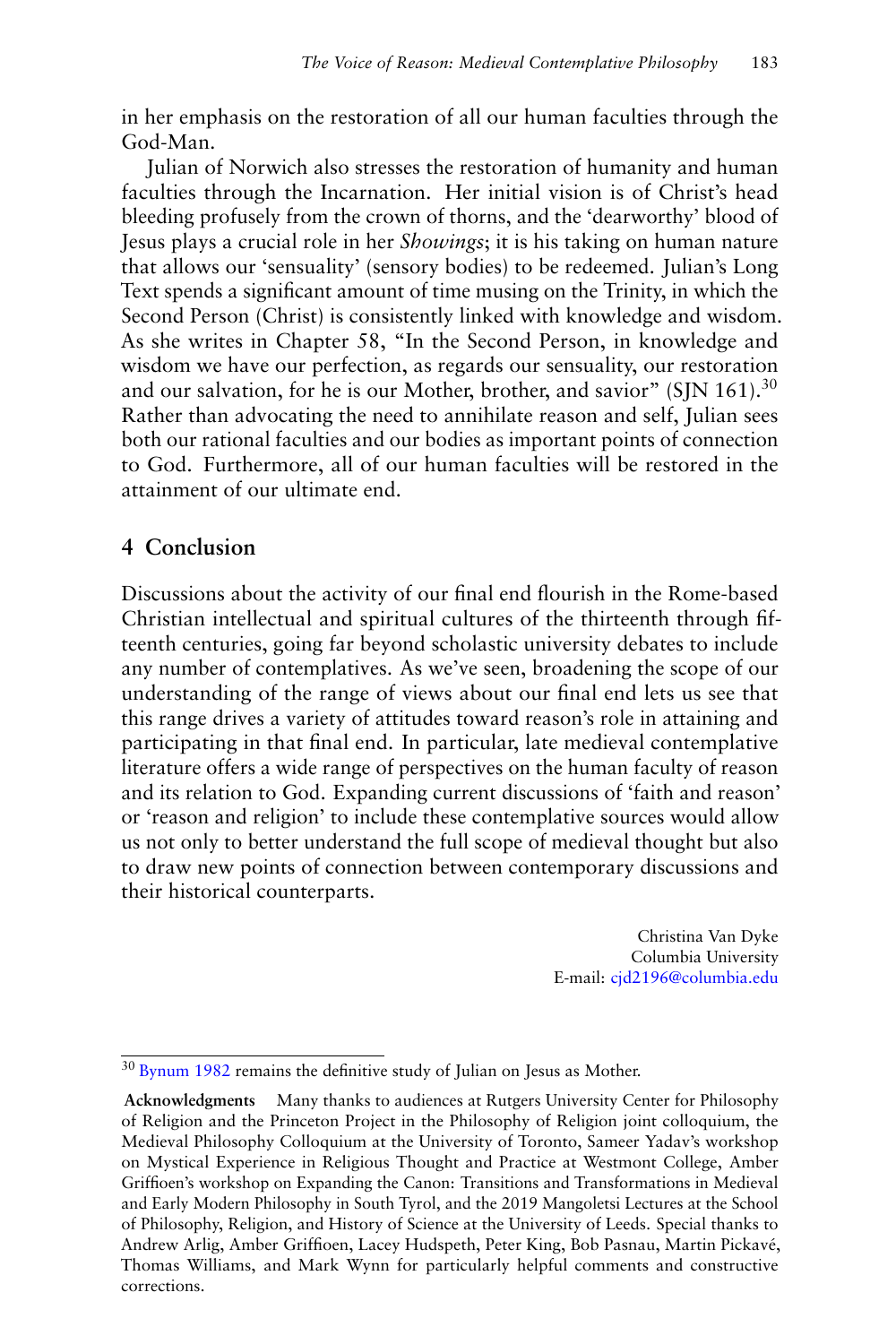#### <span id="page-15-0"></span>References:

- Angela of Foligno. 1993. *Angela of Foligno: Complete Works.* Translated by Paul Lachance. Mahwah, NJ: Paulist Press.
- Anonymous. 2009. *The Cloud of Unknowing: With the Book of Privy Counselling.* Translated by Carmen Acevedo Butcher. Boulder, CO: Shambhala Publications.
- Bynum, Caroline Walker. 1982. *Jesus as Mother: Studies in the Spirituality of the High Middle Ages*. Berkeley: University of California Press.
- Catherine of Siena. 1980. *Catherine of Siena: The Dialogue.* Translated by Suzanne Noffke. Mahwah, NJ: Paulist Press.
- Christine de Pizan. [1982] 1998. *The Book of the City of Ladies.* Translated by Earl Richards. New York: Persea Books.
- Dailey, Patricia. 2012. "The Body and Its Senses." In *Cambridge Companion to Christian Mysticism*, edited by Amy Hollywood and Patricia Z. Beckman, 264–276. Cambridge: Cambridge University Press.
- Frank, Richard. 2005. *Philosophy, Theology, and Mysticism in Medieval Islam.* Vol. 1 of *Texts and Studies on the Development and History of Kalam*. London: Routledge.
- Gertrude of Helfta. 1993. *Gertrude of Helfta: The Herald of Divine Love.* Translated and edited by Margaret Winkworth. Mahwah, NJ: Paulist Press.
- Hadewijch. 1980. *Hadewijch: The Complete Works.* Edited and translated by Mother Columba Hart. Mahwah, NJ: Paulist Press.
- Hoffman, Tobias. 2009. "Intellectualism and Voluntarism." In *Cambridge History of Medieval Philosophy*, edited by Robert Pasnau and Christina Van Dyke, 414–427. Cambridge: Cambridge University Press.
- Julian of Norwich. 2013. *The Showings of Julian of Norwich: A New Translation.* Translated by Mirabai Starr. Charlottesville, VA: Hampton Roads.
- Lazikani, Ayoush. 2021. *Emotion in Christian and Islamic Contemplative Texts 1100-1250: Cry of the Turtledove*. Cham, Switzerland: Palgrave Macmillan.
- Margaret Ebner. 1993. *Margaret Ebner: Major Works.* Translated and edited by Leonard Hindsely. Mahwah, NJ: Paulist Press.
- Marguerite Porete. 1993. *Marguerite Porete. The Mirror of Simple Souls.* Translated by E. L. Babinsky. Mahwah, NJ: Paulist Press.
- McGinn, Bernard, ed. 1994. *Meister Eckhart and the Beguine Mystics: Hadwijch of Brabant, Mechthild of Magdeburg, and Marguerite Porete*. New York: Continuum.
- McGinn, Bernard. 2005. *The Harvest of Mysticism in Medieval Germany (1300-1500)*. The Presence of God: A History of Western Christian Mysticism 4. New York: Crossroad Publications.
- McGinn, Bernard. 2016. *Varieties of Vernacular Mysticism: 1350-1550*. Vol. 5 of *The Presence of God: A History of Western Christian Mysticism*. New York: Crossroad.
- Mechthild of Magdeburg. 1998. *Mechthild of Magdeburg, The Flowing Light of the Godhead.* Translated by Frank Tobin. Mahwah, NJ: Paulist Press.
- Meister Eckhart. 1986. *Meister Eckhart: Teacher and Preacher.* Edited by Bernard McGinn. Translated by Bernard McGinn, Frank Tobin, and Elvira Borgstadt. Mawah: Paulist Press.
- Meister Eckhart. 2010. *The Complete Mystical Works of Meister Eckhart.* Translated by Maurice Walshe. New York: Crossroads.
- Newman, Barbara. 1995. *From Virile Woman to Woman Christ: Studies in Medieval Religion and Literature*. Philadelphia: University of Pennsylvania Press.
- Pasnau, Robert. 2010. "Medieval Social Epistemology: *Scientia* for Mere Mortals." *Episteme* 7 (1): 23–41. [https://doi.org/10.3366/E1742360009000793.](https://doi.org/10.3366/E1742360009000793)
- Richard of St. Victor. 1979. *Richard of St. Victor: The Twelve Patriarchs, The Mystical Ark, Book Three of the Trinity.* Translated by Grover Zinn. Mahwah, NJ: Paulist Press.
- Rigeon, Lloyd. 2014. "Mysticism in Medieval Sufism." In *The Cambridge Companion to Sufism*, edited by Lloyd Ridgeon, 125–149. Cambridge: Cambridge University Press.